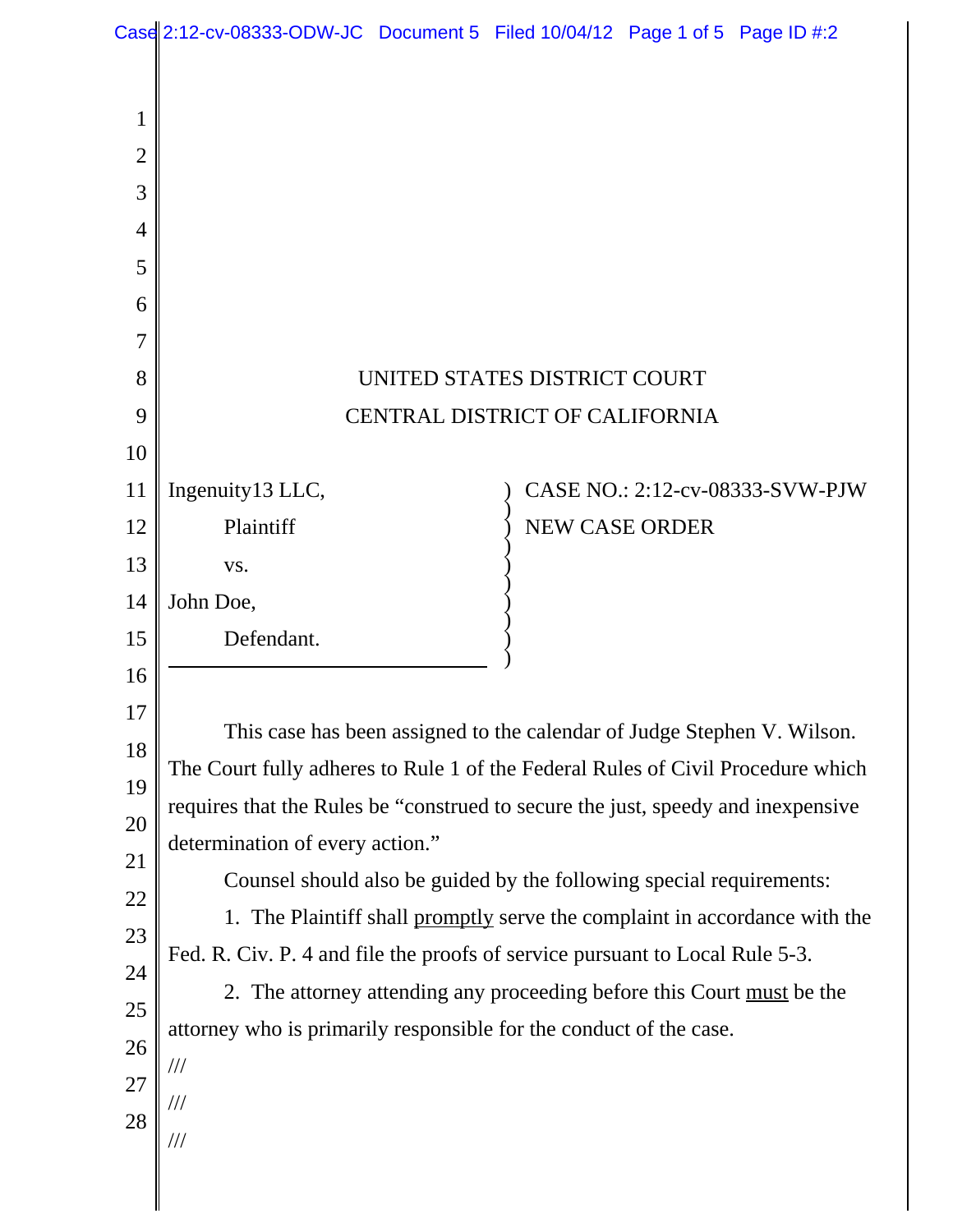1 2 3 4 5 6 7 3. Motions: Motions shall be filed and set for hearing in accordance with Local Rule 6-1 and Local Rules 7-4 through 7-8. Parties are advised that these Local Rules were amended effective January 1, 2010. Motions are heard on Mondays at 1:30 p.m., unless otherwise ordered by this Court. If Monday is a national holiday, this Court DOES NOT hear motions on the succeeding Tuesday. Any motions noticed for a holiday shall automatically be set to the next Monday without further notice to the parties.

8 9 10 11 A. Page Limits: Memoranda of Points and Authorities in support of or in opposition to motions shall not exceed 25 pages. Replies, thereto, shall not exceed 12 pages. These are maximum page limits. It is the Court's preference that the pleadings be shorter. If it cannot be said briefly, then it is not a "brief."

12

B. Motions for Summary Judgment: Use of depositions.

13 14 15 16 Pursuant to Local Rule 32-1, no original or copy of a deposition shall be lodged in support of a Motion for Summary Judgment (or other substantive motion). Counsel shall file the pertinent excerpts of depositions as an exhibit or supplement to said motion.

17 18 19 20 21 22 23 24 25 26 27 4. DISCOVERY: ALL DISCOVERY MATTERS HAVE BEEN REFERRED TO A UNITED STATES MAGISTRATE JUDGE (see initial designation in parenthesis following the case number) for the specific purpose of hearing all discovery matters. Discovery disputes of a significant nature should be brought promptly before the Magistrate Judge. The Court does not look favorably upon delay resulting from unnecessarily unresolved discovery disputes. Any discovery disputes that are not resolved three (3) weeks prior to the scheduled trial date should be brought promptly and directly to the attention of <u>this</u> Court. Counsel are directed to contact the clerk for the assigned Magistrate Judge to schedule matter for hearing. The words DISCOVERY MATTER shall appear in the caption of all documents relating to discovery to insure proper routing.

28

The decision of the Magistrate Judge shall be final and binding, subject to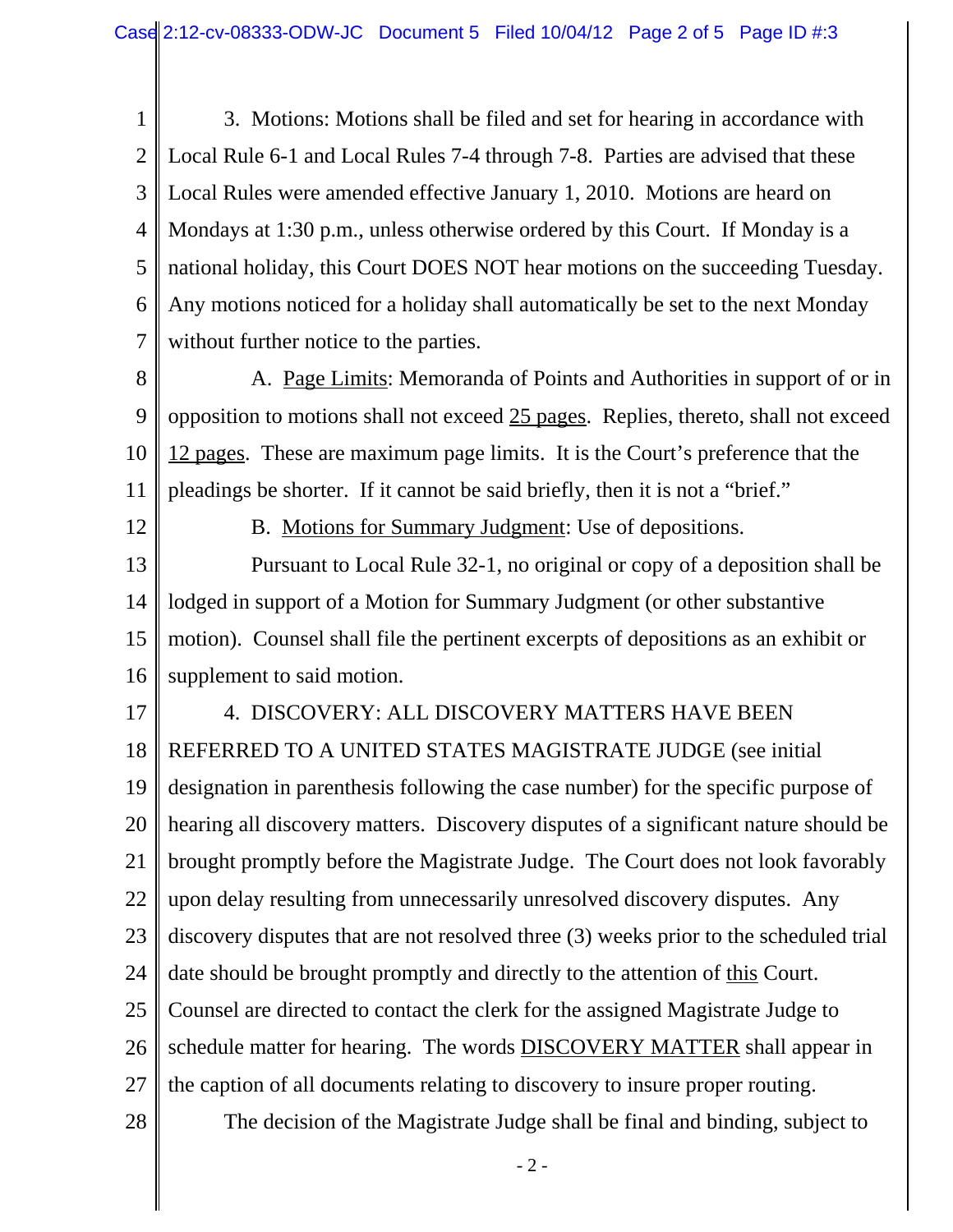1 2 modification by the District Court only where it has been shown that the Magistrate Judge's order is clearly erroneous or contrary to law.

3 4 5 6 7 8 9 10 Within ten (10) days of an oral ruling which the Magistrate Judge indicates will not be followed by a written ruling, or within ten (10) days of service upon him/her of a written ruling any party may file and serve a motion for review and reconsideration before this Court, specifically designating the portions of the decision objected to and specifying wherein such portions of the decision are clearly erroneous of contrary to law, with points and authorities in support thereof. A copy of the moving papers and responses, etc., shall be delivered to the Magistrate Judge's clerk for review upon the filing of said documents.

11 12 13 14 15 5. EX PARTE APPLICATIONS: Ex parte applications are considered on the papers and are not set for hearing. Counsel are advised to file and serve their ex parte applications as soon as they realize that extraordinary relief is necessary. Counsel are advised that this Court allows ex parte applications solely for extraordinary

16 17 18 19 relief. Sanctions may be imposed for misuse of ex parte applications. See In Re: Intermagnetics America, Inc., 101 Bankr. 191 (C.D. Cal. 1989). The requesting party shall notify the responding party that opposing papers must be filed not later than

20 21 22 3:00 p.m. on the first business day succeeding the day the ex parte was served. If counsel are not going to oppose the ex parte application, they must inform the clerk at (213)894-2881. Counsel will be notified by the clerk of the Court's ruling.

23 24 25 6. TRIAL PREPARATION: This Court strives to set trial dates as early as possible and does not approve of unnecessarily protracted discovery. This Court issues an "Order Re: Trial Preparation" upon the setting of a trial date.

26 27 28 7. CONTINUANCES: Continuances are granted only upon a showing of good cause, particularly focusing upon evidence of diligent work by the party seeking delay and of prejudice that may result from the denial of a continuance.

- 3 -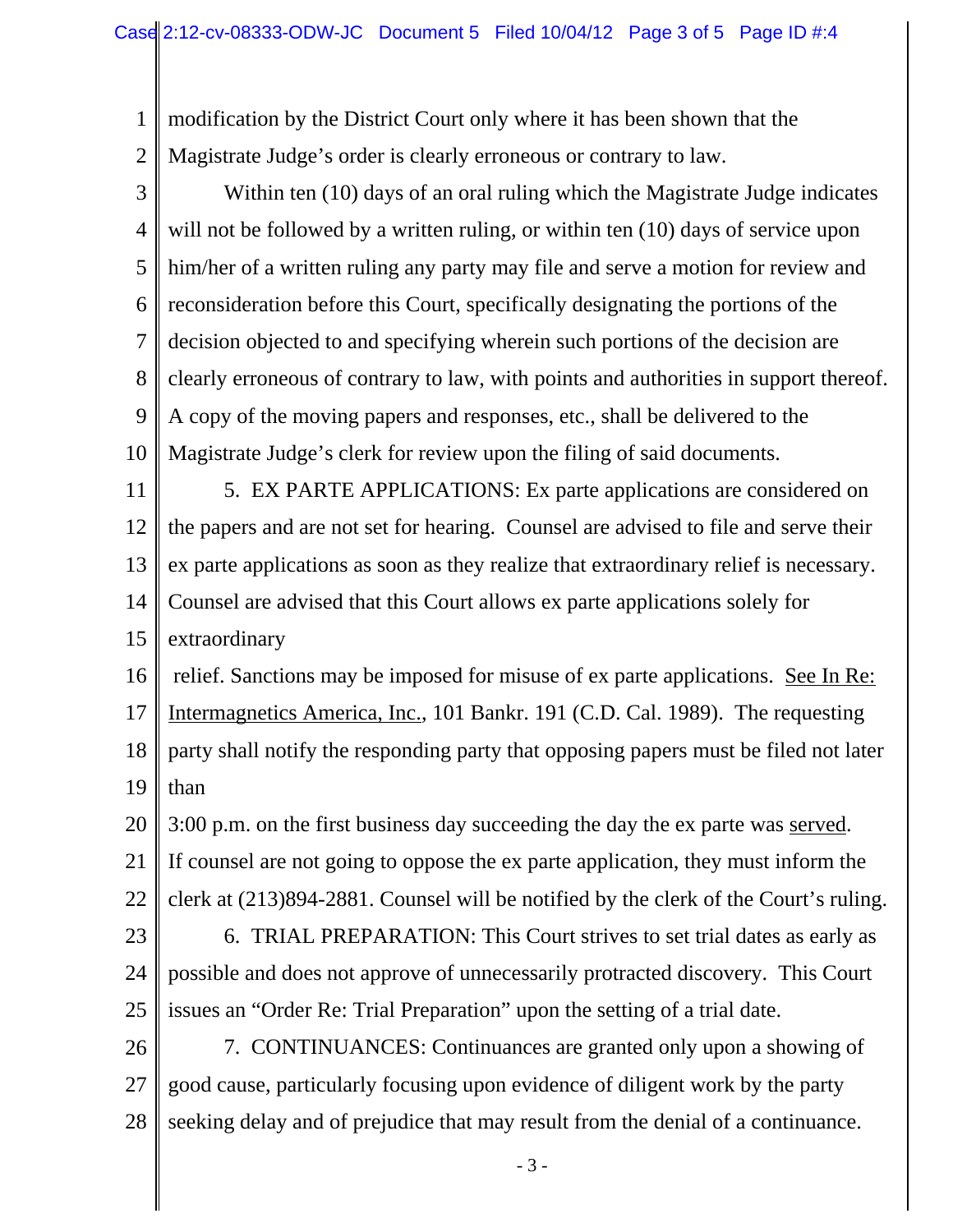1 2 3 4 Counsel requesting a continuance MUST submit a detailed declaration as to the reason. Any continuances requested not accompanied by said declaration will be rejected without notice to the parties. The Court sets firm trial dates and will not change them without good cause having been shown.

5 6 7 8 9 10 11 12 8. STIPULATIONS: NO stipulations extending scheduling dates set by this Court are effective unless approved by this Court. All stipulations must be accompanied by a detailed declaration explaining the reason for the stipulation. Any stipulation not in compliance with this Order or the Local Rules of the Central District will automatically be rejected without notice to the parties. Stipulations shall be submitted well in advance of the relief requested. Counsel wishing to know whether or not a stipulation has been signed shall comply with Local Rule 11-4.5.

- 13 14 15 16 9. NOTICE: Counsel for plaintiff, or plaintiff, if appearing on his or her own behalf, is required to promptly give notice of these requirements to the opposing parties or their counsel. If this case came to this Court via a Notice for Removal, this burden falls to the removing defendant.
- 17 18 19 20 21 10. NOTICE OF REMOVAL: Any answers filed in state court must be refiled in this Court as a supplement or exhibit to the Notice. If an answer has not, as yet, been filed, said answer or responsive pleading shall be filed in accordance with the Federal Rules of Civil Procedure and the Local Rules of the Central District. Any pending motions must be re-noticed according to Local Rule 7-4.
- 22 23 24 25 26 11. BANKRUPTCY APPEALS: Counsel shall comply with the ORDER RE PROCEDURE TO BE FOLLOWED IN APPEAL FROM BANKRUPTCY COURT issued at the time the appeal is filed in the District Court. The matter is considered submitted upon the filing of the appellant's reply brief. No oral argument is held unless by order of this Court.
- 27 28 12. TRANSCRIPTS: Requests for transcripts shall be made to the Court Reporter who reported the event. Reporter information can be found on the Court's